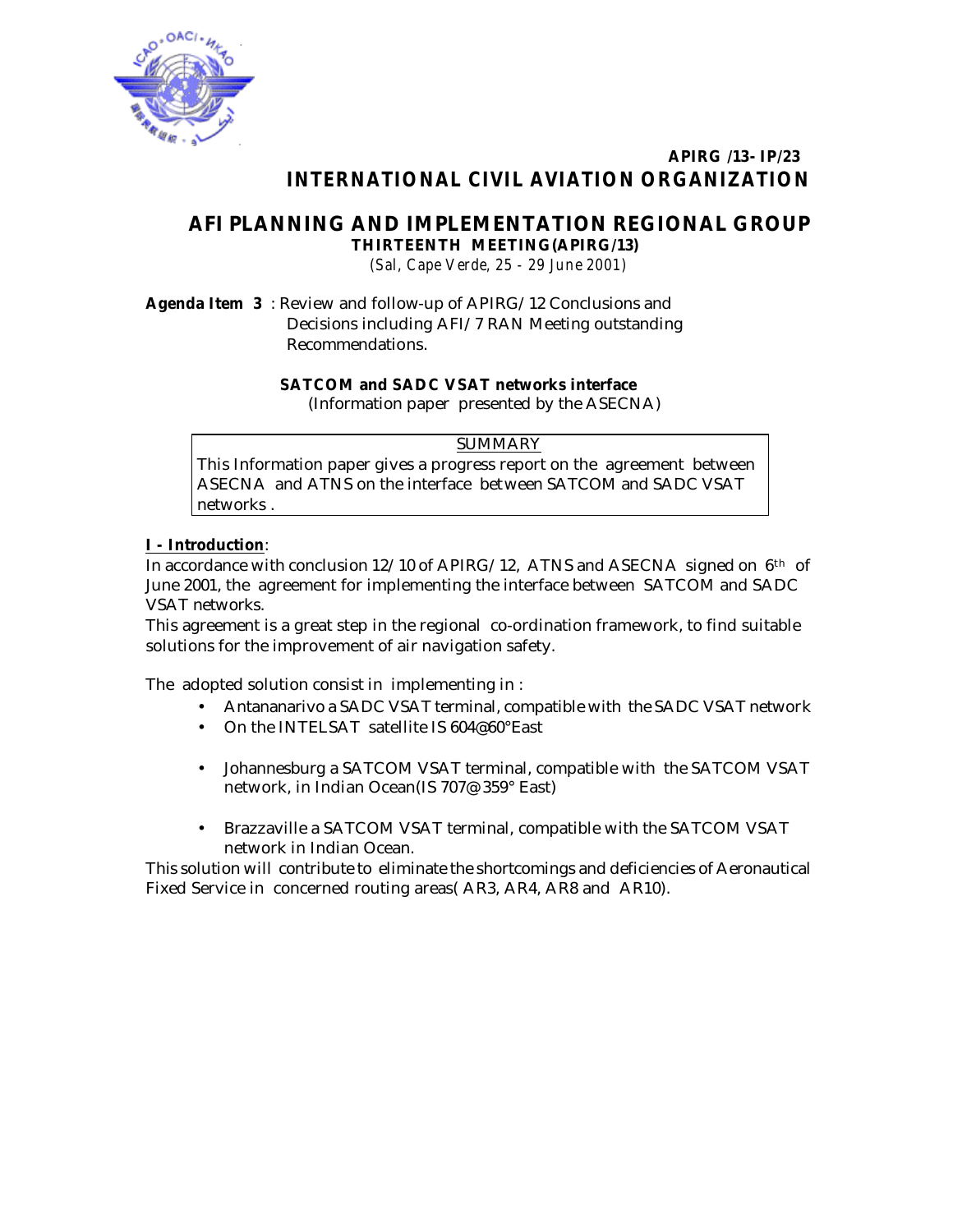The diagram in appendix, illustrates the interface between SADC and SATCOM VSAT networks.

#### **II - Conclusion**

The meeting is invited to:

- note the above mentioned information
- congratulate the two parties(ASECNA and ATNS), for the current agreement signing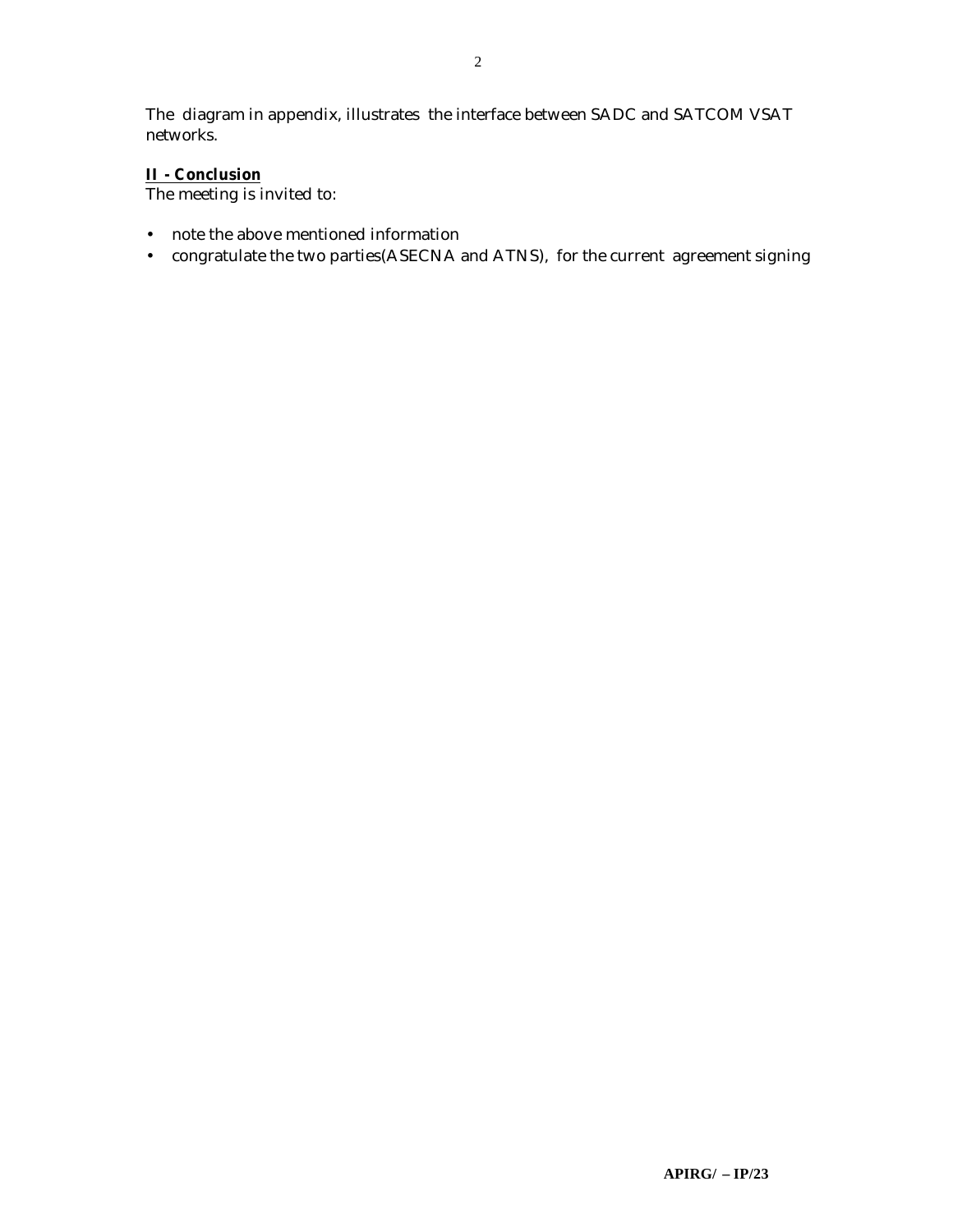# **APPENDIX**